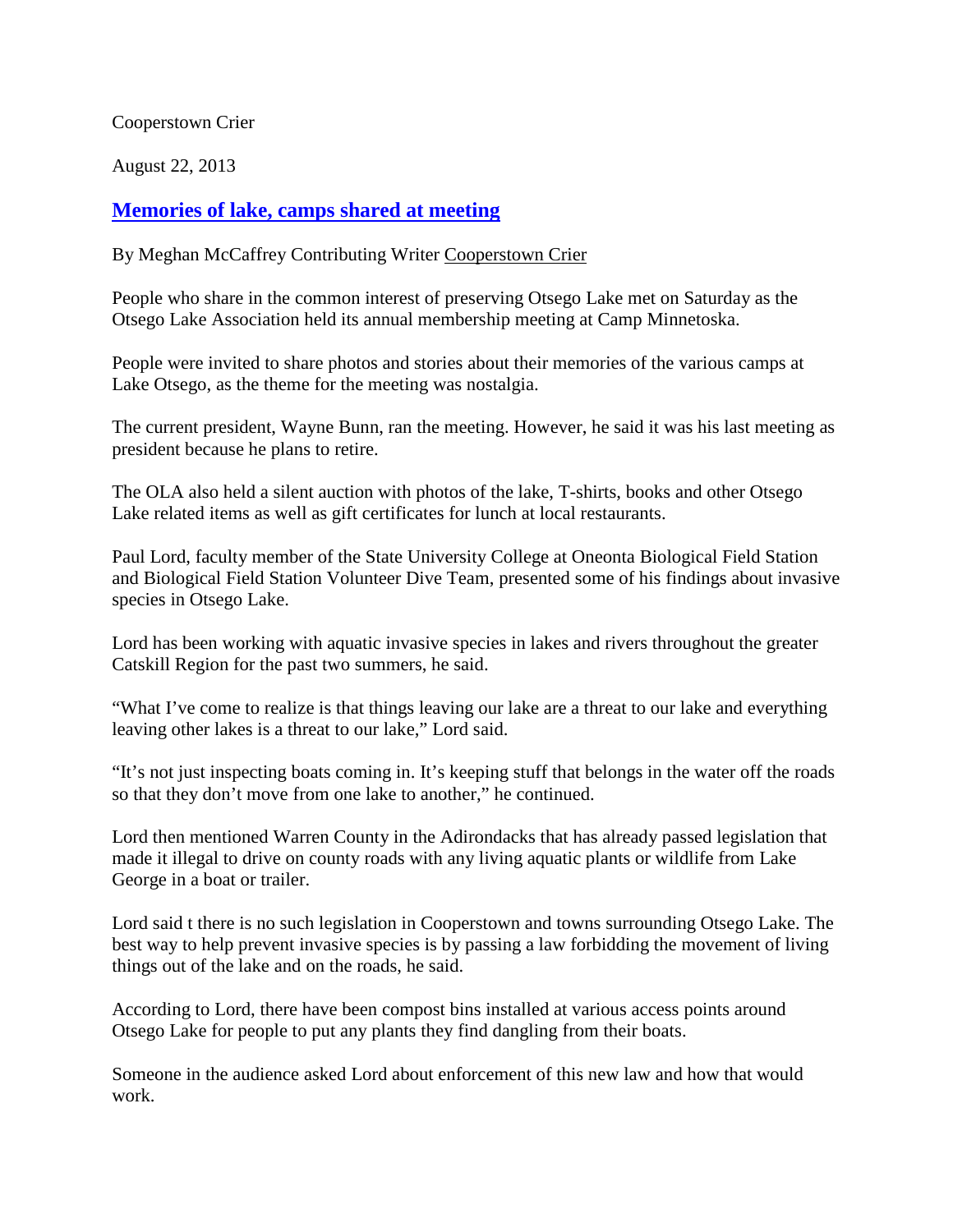"It gives the lake stewards a little bit of authority, to say this is a law you need to abide by," Lord explained.

It is also an opportunity to educate people about the dangers of invasive species and have law enforcement back up efforts, Lord continued.

Lord also said staff and volunteers will be needed to inspect boats as they come in and out of the lake.

The OLA honored Bunn, who had the longest served presidency of five years, with a plaque that commended him for his leadership focusing on OLA programs that helped bring relevancy to the association.

This was followed by a slideshow by Cindy Falk, a professor at the Cooperstown Graduate Program. The presentation was full of images of historic camps on Otsego Lake from the New York State Historic Association's Smith-Telfer and Florence Ward photography collections. The historic images dated back to the 1920's and some went as far back as the late 19th century. There were also modern pictures of the camps taken by Richard Duncan that showed just how much, or in some cases, how little the camps have changed.

People in the audience whispered words of recognition as the images appeared, saying things like "that camp is right next to ours." One little boy shouted out excitedly when he recognized an old photo of the Kalorama camp: "That's my house!"

Suzan Friedlander, a curator and museum consultant shared some photos in the 1920's and 1930's of the Overnight Children's Camps including Minnetoska, Girl Scouts, Boy Scouts, Ethical Cultural Society; an interracial, interreligious camp, Pathfinder Lodge, Camp Fenimore and Camp Chenango.

She read an excerpt of an article that was in the Freeman's Journal in 1876 titled "Camp Life on Lake Otsego" written by a man at the Dugway Camp.

"I feel the benefit of the exercise of cutting wood for our campfire or catching the minnows with a net for bait. I have learned more about cooking within the past few days than I ever knew before."

Friedlander explained that this was during a great outdoor movement in the 1870's-1880's that was sweeping the nation. People were discovering that being outdoors and getting exercise was good for you, so more people were coming to the region to camp, Friedlander said.

"The children's camps were established here in the 1910's and the 1920's. The last camp that was established here was Otsego for Girls in 1944," Friedlander said.

"The camps began to move out in the 60's and 70's largely because of the change in the idea of the family vacation and due to more strict regulations for camps," Friedlander added.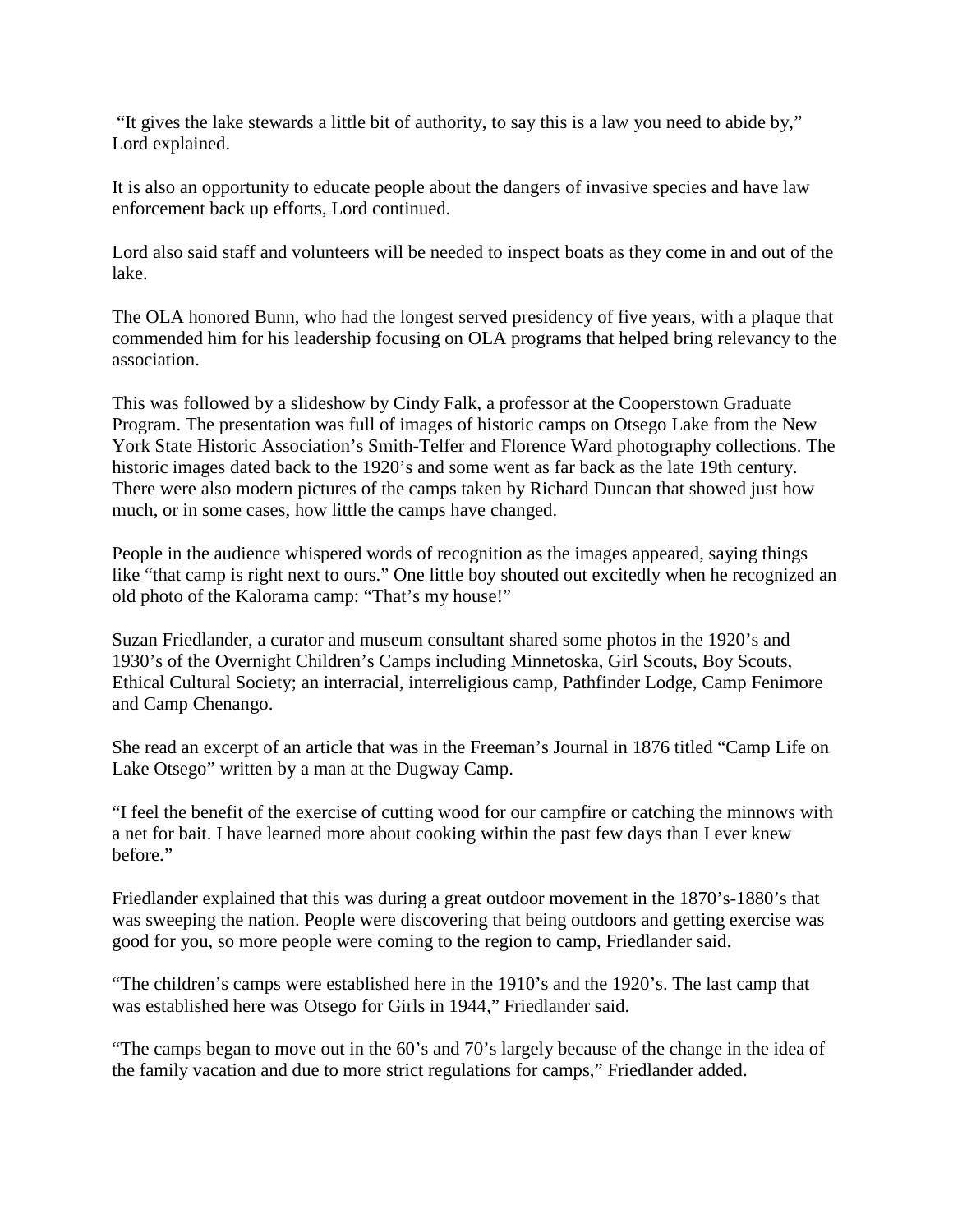Those who brought photos of any of the overnight children's camps were invited to have them scanned.

Will Walker, also of GCP, told everyone he had a listening station of some oral histories from his "Community Stories" project in the far corner of the room. He asked if anyone had any oral histories about Otsego Lake that they would like to tell him and his students.

Lord set up a table full of dive equipment and people could watch videos in the corner about some of his underwater archaeological finds. The day concluded with few people standing and sharing memories of Lake Otsego.

Burt Southworth stood to recount how he and his fellow camp members at Camp Chenango would go down to the lake in the morning to do calisthenics.

"Afterward, we all stripped off our pajamas and dove into the lake. As far as I know, no one took any pictures," Southworth joked.

The audience laughed and clapped.

For more information about the OLA or to join, visit the organization's website at www.otsegolakeassociation.org.

- See more at: http://www.coopercrier.com/localnews/x335455620/Memories-of-lake-campsshared-at-meeting#sthash.gZRQJBwG.dpuf